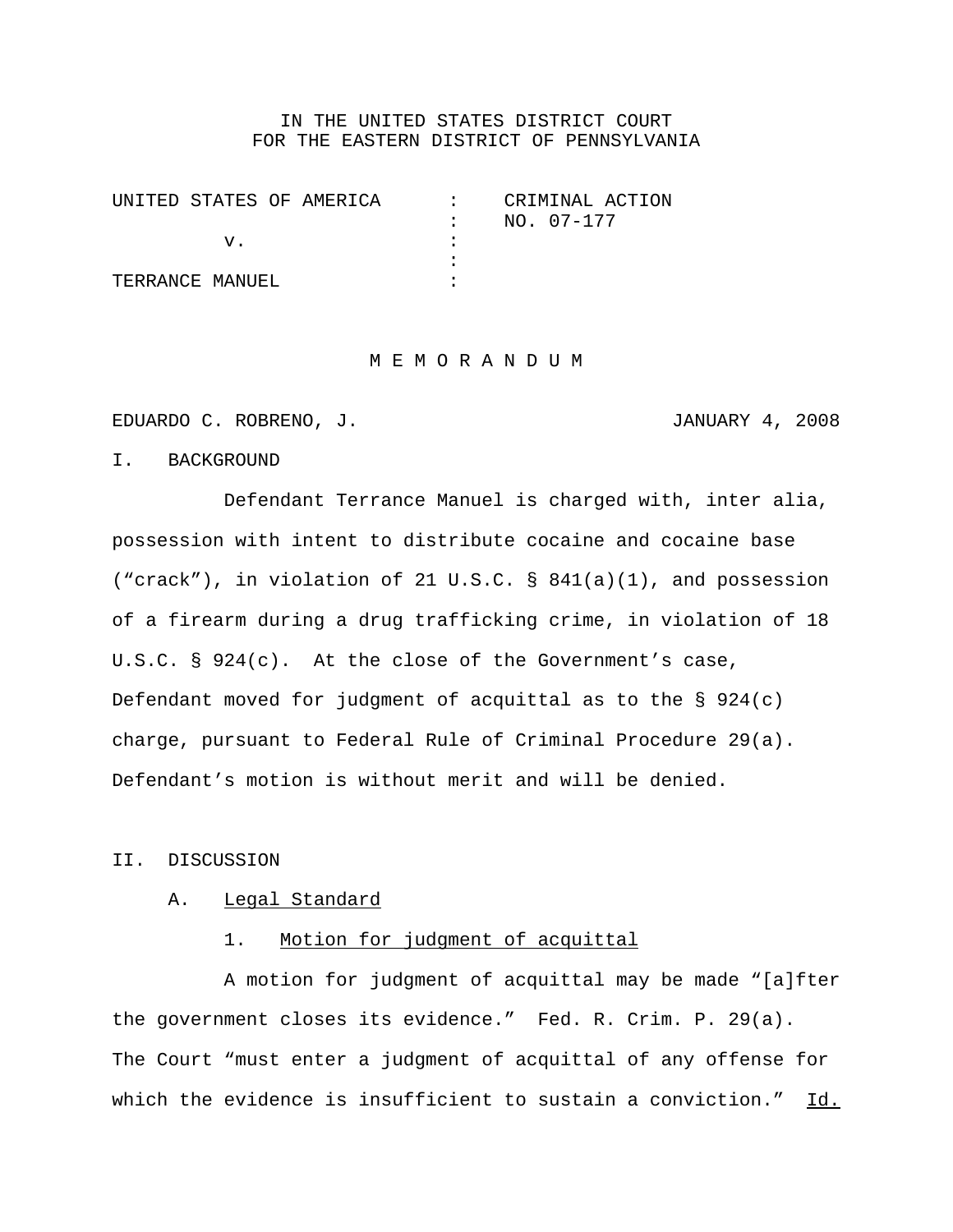In determining the sufficiency of the evidence, the Court must review the record in the light most favorable to the prosecution to determine "whether any rational trier of fact could have found proof of guilt beyond a reasonable doubt based on the available evidence." United States v. Bobb, 471 F.3d 491, 494 (3d Cir. 2006) (quotation omitted). A showing that the evidence is sufficient may be made "entirely through circumstantial evidence." Id.

# 2. Possession of a firearm in furtherance of a drug trafficking crime

Section  $924(c)$  applies to "any person who . . . in furtherance of any [drug trafficking] crime . . . possesses a firearm." 18 U.S.C. §  $924(c)(1)(A).$ <sup>1</sup> A firearm is not possessed "in furtherance of" a drug offense by only its "mere presence" in a location proximate to the offense; rather, the Government must adduce "evidence more specific to the particular defendant,

<sup>1</sup> The statute reads more fully as follows:

18 U.S.C. § 924(c)(1)(A). A "drug trafficking crime" is defined to include "any felony punishable under the Controlled Substances Act," which in turn includes 21 U.S.C.  $\S$  841(a)(1).

<sup>[</sup>A]ny person who, during and in relation to any crime of violence or drug trafficking crime . . . for which the person may be prosecuted in a court of the United States, uses or carries a firearm, or who, in furtherance of any such crime, possesses a firearm, shall, in addition to the punishment provided for such crime of violence or drug trafficking crime . . . [be subject to certain penalties].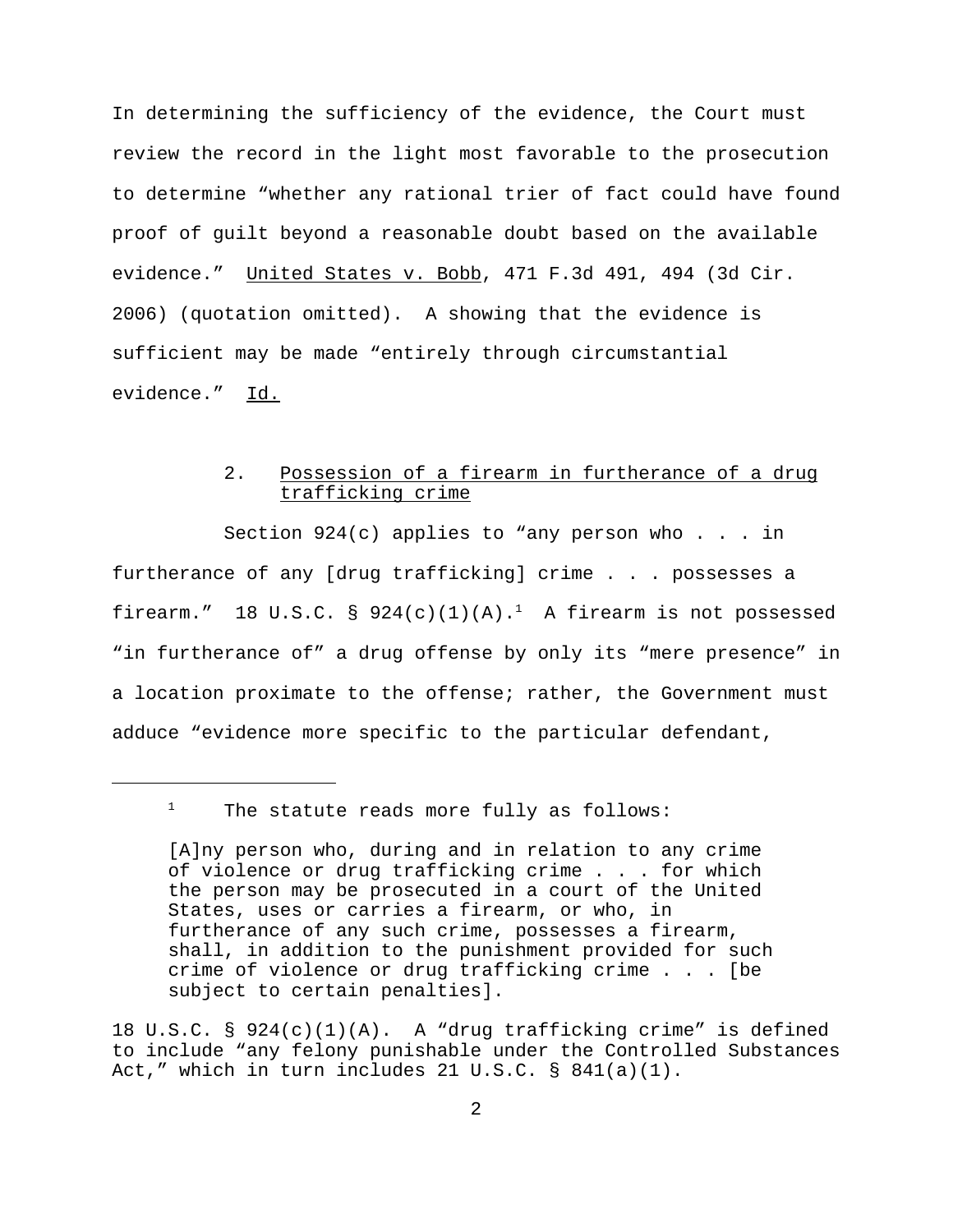showing that his or her possession actually furthered the drug trafficking offense." United States v. Sparrow, 371 F.3d 851, 853 (3d Cir. 2004) (stating, in other words, that "the evidence must demonstrate that possession of the firearm advanced or helped forward a drug trafficking crime").

In Sparrow, the Third Circuit set forth a list of "nonexclusive factors" to guide the determination of whether the requisite nexus exists between the firearm possession and the drug trafficking offense:

1) the type of drug activity that is being conducted; 2) accessibility of the firearm; 3) the type of the weapon; 4) whether the weapon is stolen; 5) the status of the possession (legitimate or illegal); 6) whether the gun is loaded; 7) proximity to drugs or drug profits; and 8) the time and circumstances under which the gun is found.

Id. (quoting United States v. Ceballos-Torres, 218 F.3d 409, 414 (5th Cir. 2000)). The Sparrow factors are well-established and have been applied numerous times by the Third Circuit. See, e.g., Bobb, 471 F.3d 491; United States v. Fields, 196 Fed. App'x 77 (3d Cir. 2006) (non-precedential); United States v. Lloyd, 181 Fed. App'x 216 (3d Cir. 2006) (non-precedential); United States v. Northcut, 181 Fed. App'x 220 (3d Cir. 2006) (nonprecedential).

3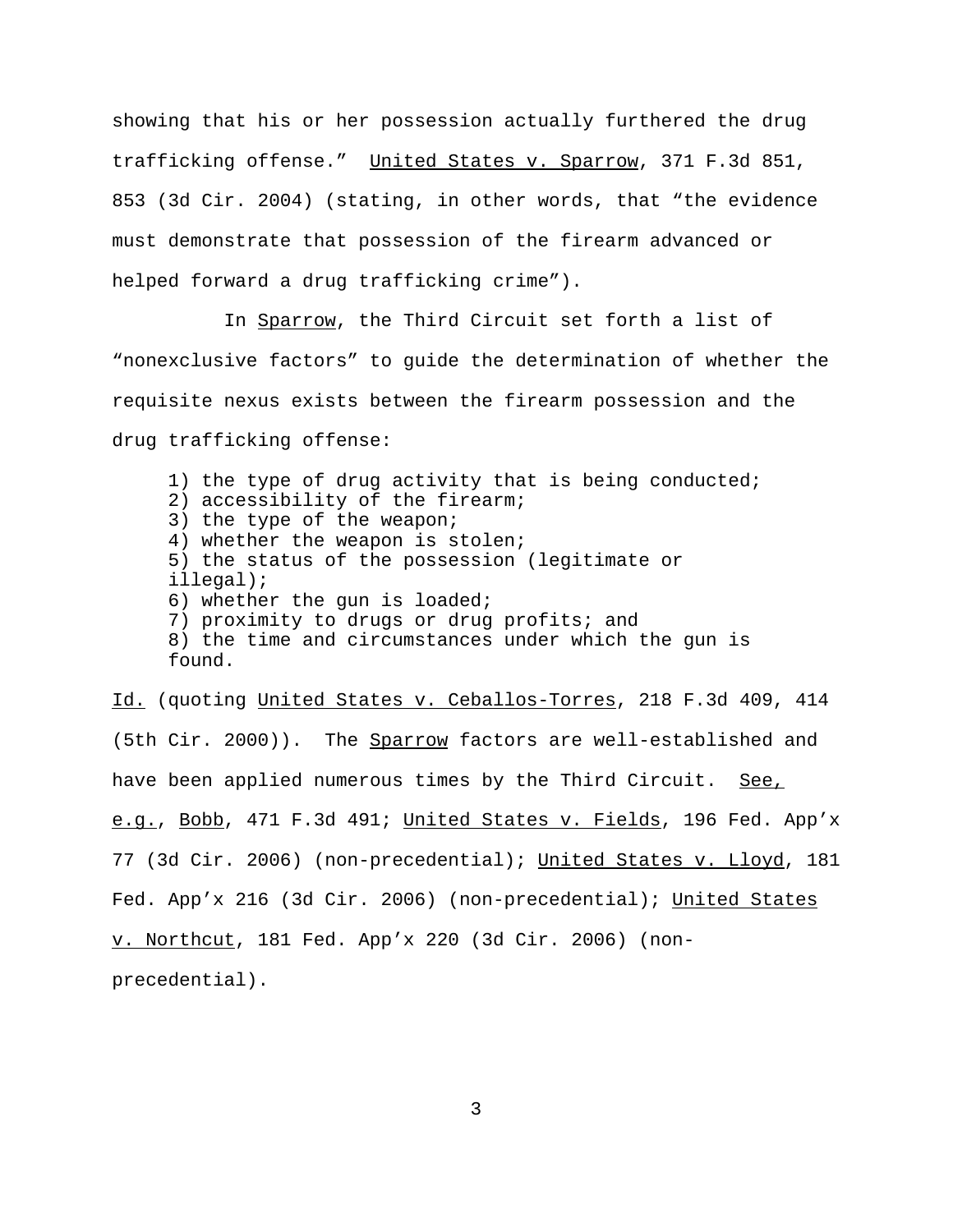# B. Consideration of the Sparrow Factors

The Third Circuit has affirmed a conviction under the "possession" prong of § 924(c) in at least one case with facts strikingly similar to this one:

[T]here was sufficient evidence for the jury to find that . . . Fields possessed a firearm in furtherance of his drug trafficking. . . . [P]olice officers Richard Barth and Paul DeHart testified that upon arresting Fields . . . they discovered crack cocaine, \$875.00 in cash, and a loaded, unlicensed, semi-automatic firearm in his possession. Additionally, an expert in narcotics investigations testified for the government that the items Fields was carrying are "consistent with drug distribution." . . . The District Court did not err by denying Fields' Rule 29 motion for judgment of acquittal.

Fields, 196 Fed. App'x at 78; see also Sparrow, 371 F.3d at 854 ("As a prior felon, Sparrow may not legally possess a firearm. In addition, the firearm in question was loaded, found in a public store and kept in the same floor compartment as nine large Ziploc bags of marijuana and \$140 in cash. Even assuming . . . the firearm was not easily accessible, it was strategically located. The gun was placed so that it would be immediately available for Sparrow's protection whenever he retrieved drugs or money from the floor compartment. Therefore, it is reasonable to assume the firearm was placed in the floor compartment for that purpose and was possessed in furtherance of Sparrow's drug activities."); United States v. Ramirez, 2007 WL 2859943, at \*3 ("In the case before us, there was certainly sufficient evidence to sustain the jury's verdict. Both of the guns . . . were

4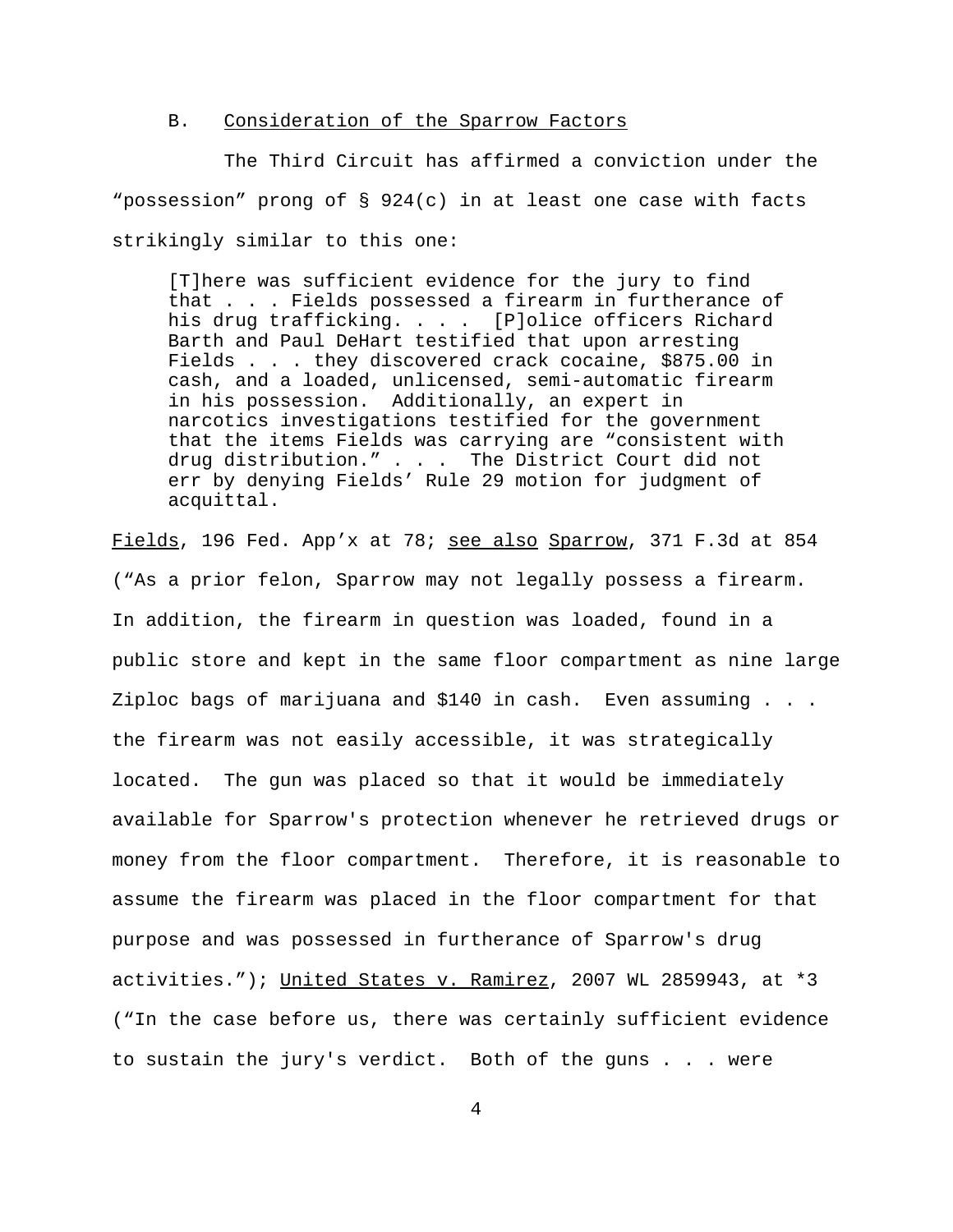located close to other items related to his drug trafficking activities, such as scales, drug profits, and the drugs themselves. Each contained ten live rounds of ammunition.").

Here, many of the Sparrow factors are met. The Government has introduced evidence that Defendant's firearm was accessible in a dresser drawer, and proximate to drugs, drug paraphernalia, and \$800 in \$20 bills, all located in the same dresser. $2$  The firearm was fully loaded with ammunition, and was possessed illegally by Defendant, $3$  whose conditions of probation prohibit possession of firearms. Moreover, an expert witness opined that the nature and location of the items found in the apartment were consistent with drug distribution. Under these circumstances, it would be reasonable for a jury to find that Defendant kept a loaded firearm strategically located in order to protect his drug trading activity.<sup>4</sup> Accordingly, under Sparrow

Defendant has assumed for the sake of this motion that he possessed the firearm in question.

<sup>&</sup>lt;sup>2</sup> At oral argument, defense counsel argued that the firearm was not proximate to the drugs because it was in its own drawer in the dresser. In light of the Third Circuit's holding in Sparrow, this argument is without merit. See 371 F.3d at 853 (requiring only that the firearm be "strategically located," and affirming conviction where firearm was found underneath floor tiles along with drugs).

<sup>&</sup>lt;sup>4</sup> Defendant attempts to muddy the waters by citing by analogy to cases concerning the "use" and "carry" prongs of §  $924(c)$ . These cases are inapposite because they do not discuss the "possession" prong and do not apply the Sparrow factors. See, e.g., Watson, 128 S. Ct. 579 (2007) (discussing "use" of a firearm "during and in relation to" an underlying crime); United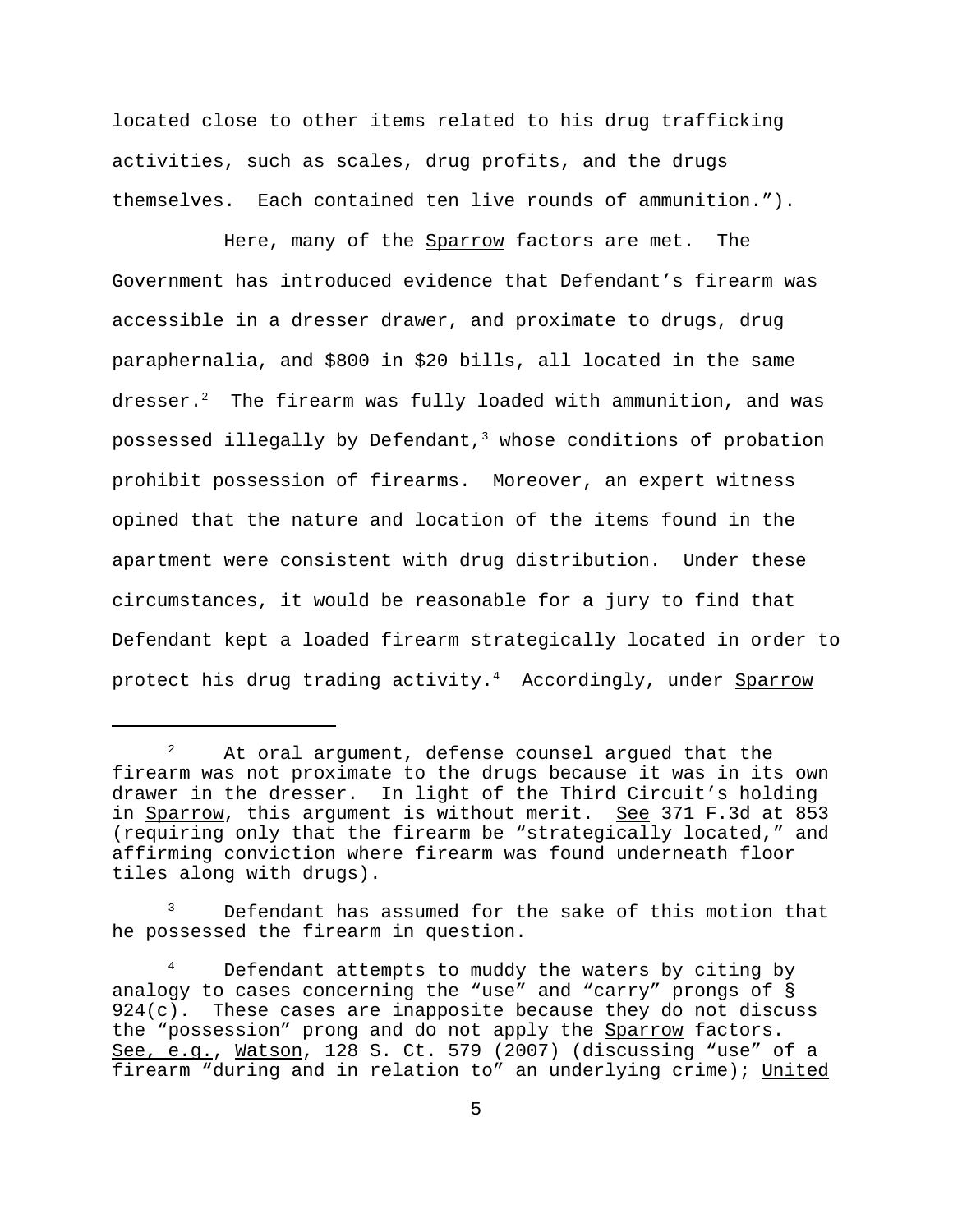and its progeny, there is sufficient evidence to support a nexus between the firearm and the drug trafficking crime.

# III. CONCLUSION

For the foregoing reasons, Defendant's motion for judgment of acquittal will be denied.

An appropriate order follows.

States v. Williams, 344 F.3d 365, 376 (3d Cir. 2003) ("Because we find the evidence sufficient to affirm [the] conviction under the 'carry' prong of § 924(c), we need not address the merits of [the] argument with regard to the 'possession' prong."); Bailey v. United States, 516 U.S. 137 (1995) (decided before statute was amended to add "possession" prong, and requiring conviction under "use" prong to show some "active employment" of firearm).